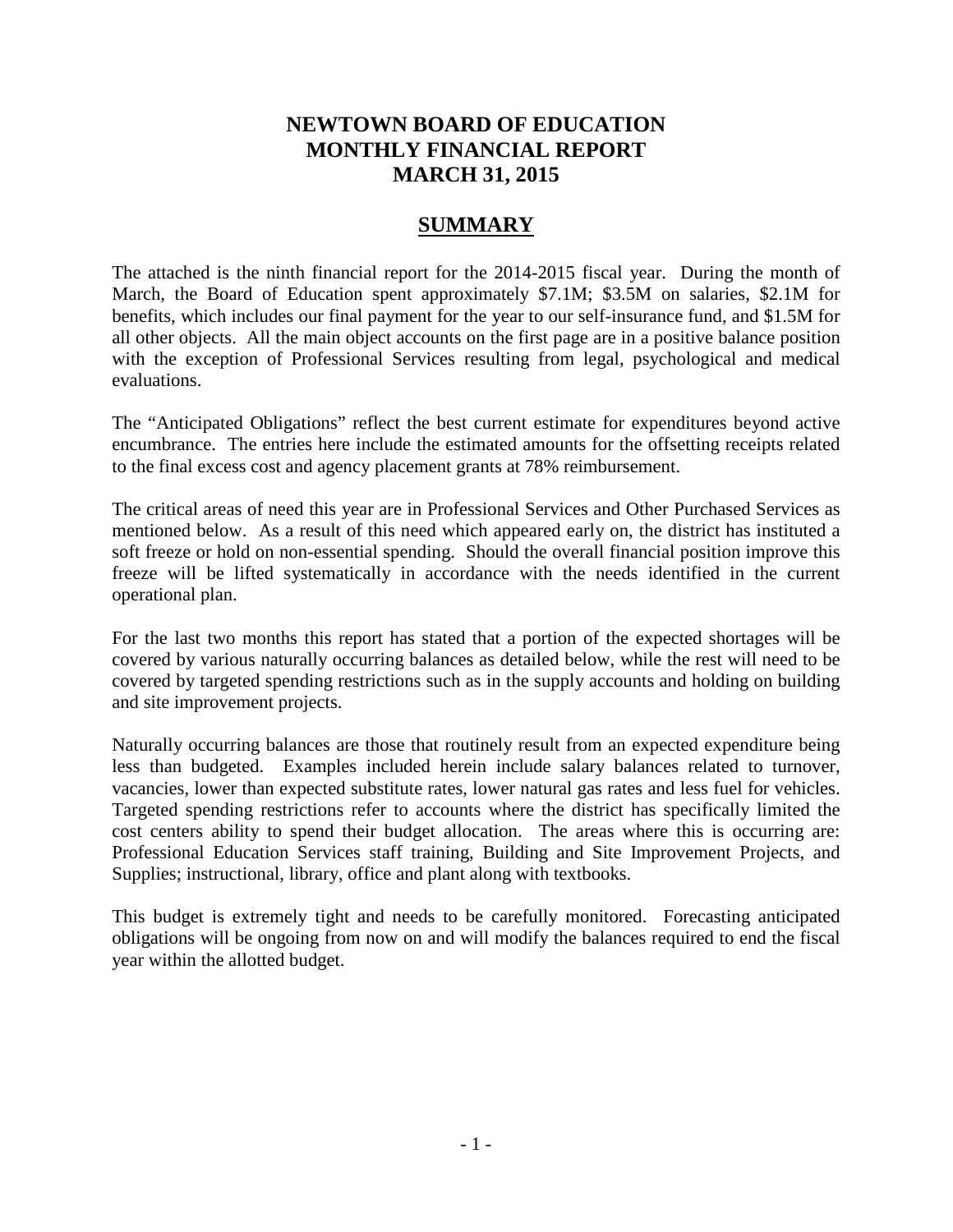# **EXPENSE CATEGORY CONDITIONS**

# **100 SALARIES**

The total salary budget is expected to be adequate to continue all the planned services for the balance of the year with a projected balance in certified salaries from teacher salaries, the vacant Health Coordinator, ongoing movement and substitute teachers, which appears favorable in comparison to prior years. An uptick in homebound tutors will require an estimated additional \$64,000. A balance in non-certified is coming from the custodial salary account, the nurses account and tentatively from special education services salaries.

### **200 EMPLOYEE BENEFITS**

Current estimates are on track with minimal change.

# **300 PROFESSIONAL SERVICES**

Professional services which include legal services (special education & regular), psychological and medical evaluations, and speech & hearing services are all expected to exceed budget by \$211,000, this amount includes estimates to the end of the year. A balance in Professional Education Services is expected due to the current expenditure hold (soft freeze).

# **400 PURCHASED PROPERTY SERVICES**

This group of accounts provides services necessary to keep the buildings running, along with classrooms repairs and rentals. We continue the expected hold on building and site improvement projects until we become more certain of overall conditions.

### **500 OTHER PURCHASED SERVICES**

The Tuition – Out of District account is currently expected to be in the red and will continue to be underfunded after taking the final excess cost installment into account. Additional tuitions and mediated settlements are responsible for these increased costs. The expected to the end of the year look to be \$301,000 in excess of budget. In the month of March obligations to the end of the year increased by \$110,000.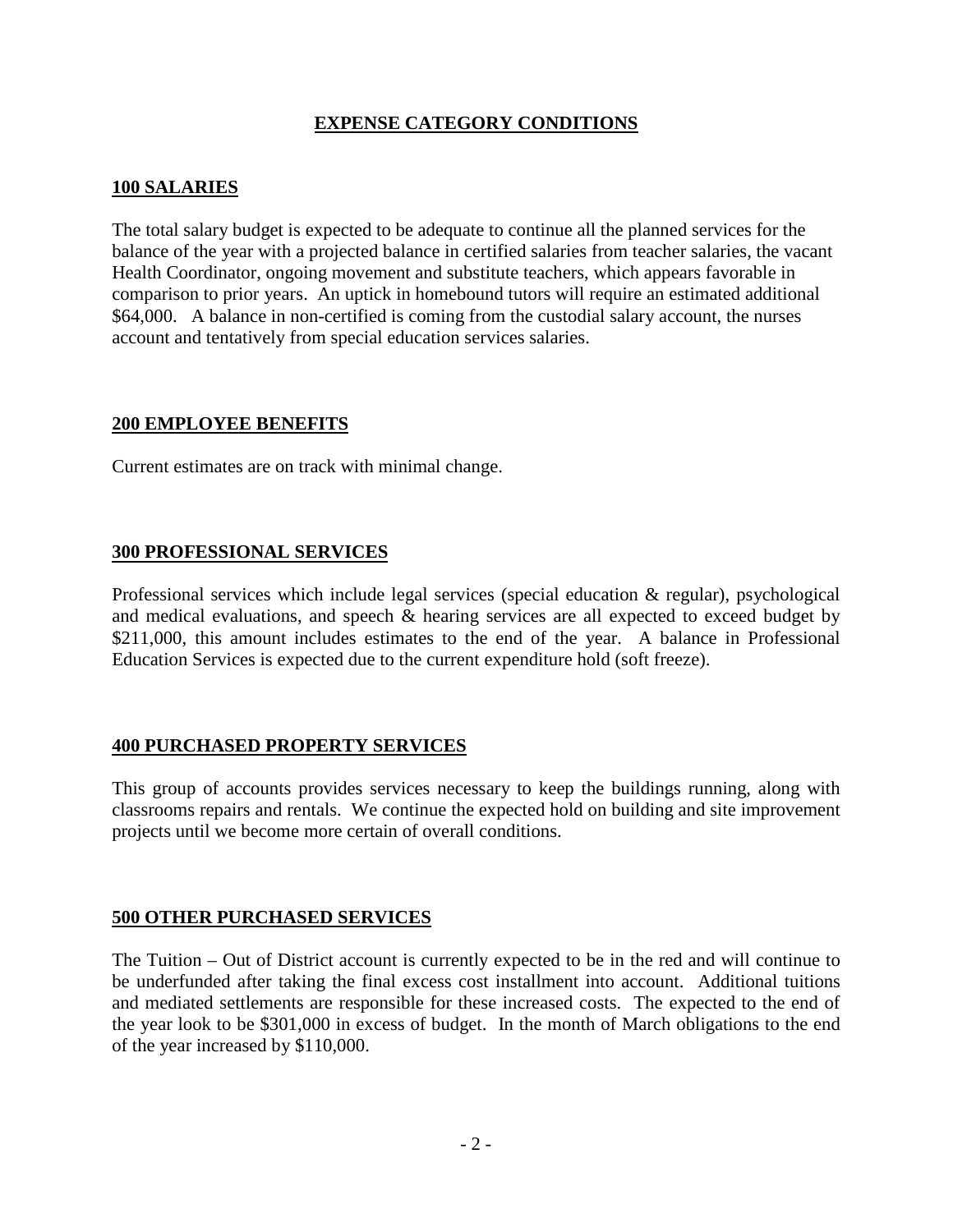### **600 SUPPLIES**

This group of accounts includes the electricity, gas, and fuel along with supplies, materials and textbooks. Electricity is estimated to be short by \$43,000. Natural gas currently is projecting an improved balance of \$22,000, and fuel oil purchases will be at budget. The fuel for vehicles is now projecting a balance of approximately \$26,000. All other supply accounts will be controlled to reserve funding for other budgetary overages. Textbooks will also be providing funds to this cause.

# **700 PROPERTY**

Current estimates continue to be on track with no change.

### **800 MISCELLANOUS**

Current estimates continue to be on track with no change.

# **REVENUE**

The winter pay to participate revenue from the High School for \$20,521 has been received in March.

### **OFFSETTING REVENUE**

The second budgeted column titled 'Anticipated' reflects the current estimate on the Excess Cost and Agency Placement Grants.

This report includes the first installment of the grant that has been received, \$1,060,212. The balance at 78% will be \$218,223. These three numbers are now reflected in the Anticipated, Received and Expected columns on this schedule.

The State has indicated that statewide, districts' December filing are lower than expected. While the capped percentage is currently at 14 percent, they anticipate the percentage to increase to approximately 20 to 22 percent. If this happens, our May payment will be adjusted to stay within the overall State appropriation. We have prepared this report using the conservative number (78%), because we believe it is more realistic based on past history. If the current holds (86%), it means our grant could be up to \$135,919 greater, or somewhere in between based on the rest of the states' submittals.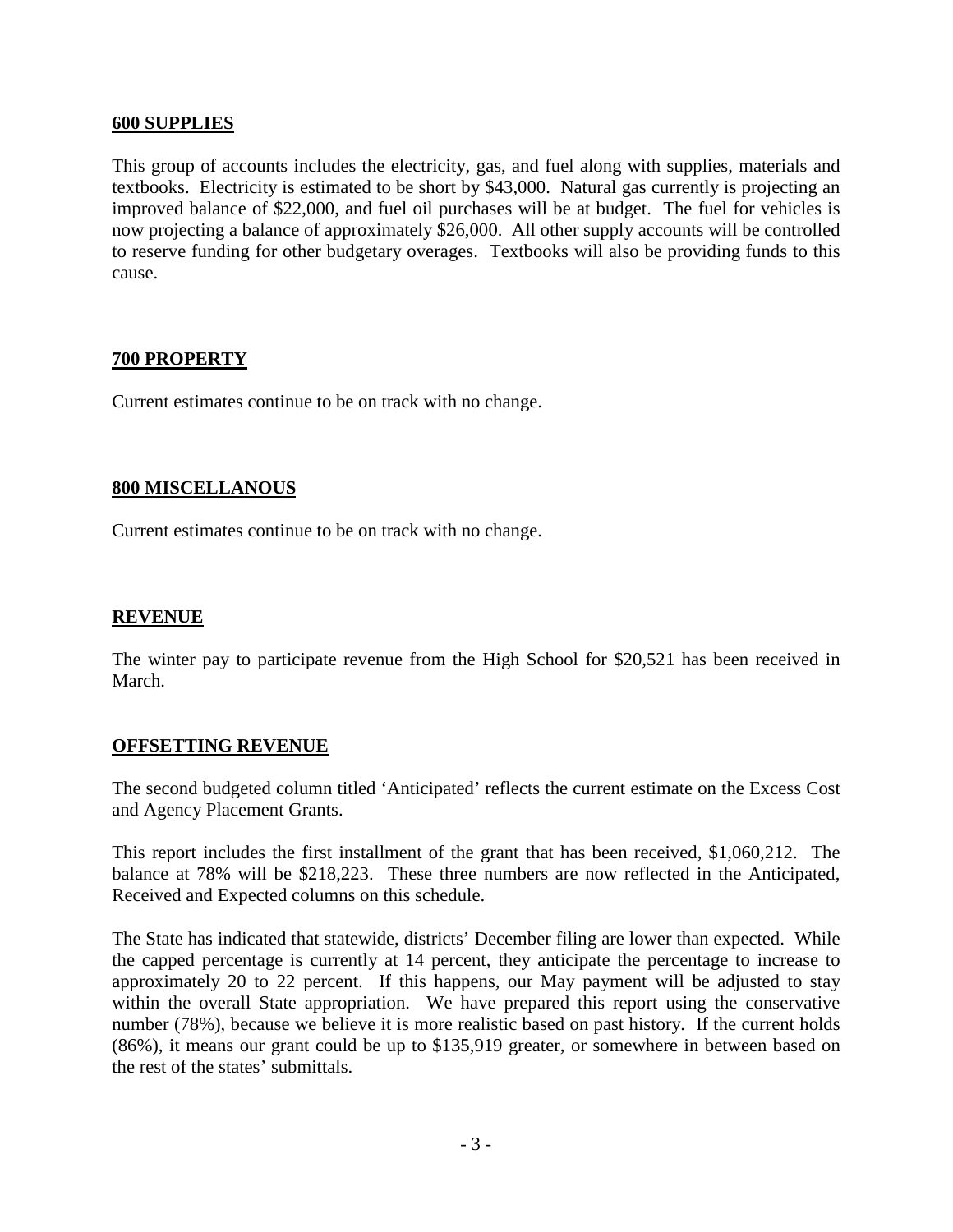The budget will continue to be carefully monitored as it is very tight and any subsequent issues or opportunities will be presented as necessary.

Ron Bienkowski Director of Business April 10, 2015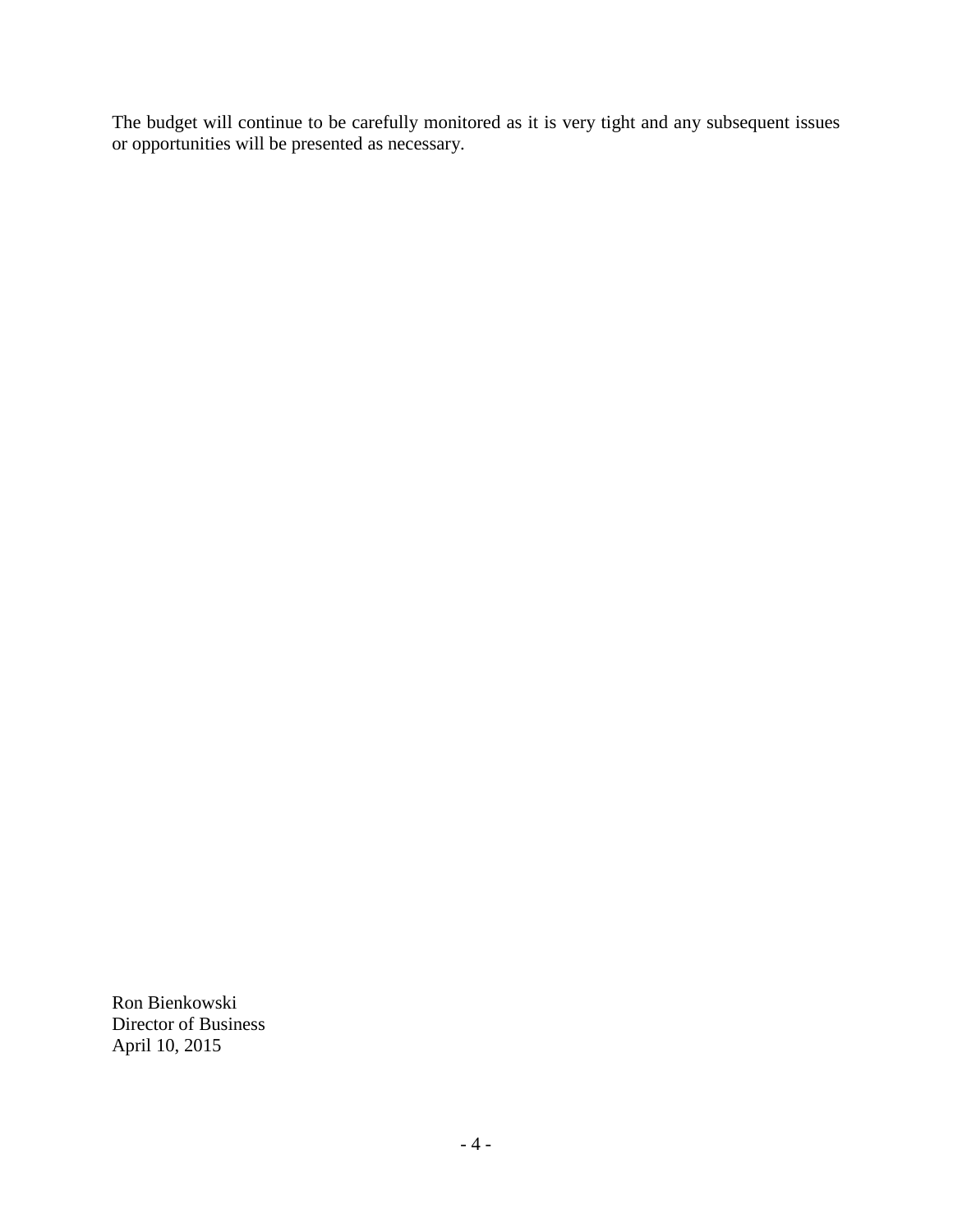# **TERMS AND DEFINITIONS**

The Newtown Board of Education's Monthly Financial Report provides summary financial information in the following areas:

- Object Code a service or commodity obtained as the result of a specific expenditure defined by eight categories: Salaries, Employee Benefits, Professional Services, Purchased Property Services, Other Purchased Services, Supplies, Property, and Miscellaneous.
- Expense Category further defines the type of expense by Object Code
- Expended 2013-14 actual (audited) expenditures of the prior fiscal year (for comparison purposes)
- Approved Budget indicates the town approved financial plan used by the school district to achieve its goals and objectives.
- **THE TRANSFER** identified specific cross object codes requiring adjustments to provide adequate funding for the fiscal period. This includes all transfers made to date.
- Current Transfers identifies the recommended cross object codes for current month action. (No current transfers indicated)
- **Current Budget** adjusts the Approved Budget calculating adjustments  $(+)$  or  $-)$  from transfers to the identified object codes.
- Year-To-Date Expended indicates the actual amount of cumulative expenditures processed by the school district through the month-end date indicated on the monthly budget summary report.
- Encumbered indicates approved financial obligations of the school district as a result of employee salary contracts, purchasing agreements, purchase orders, or other identified obligations not processed for payment by the date indicated on the monthly budget summary report.
- Balance calculates object code account balances, subtracting expenditures and encumbrances from the current budget amount, indicating unobligated balances or shortages.
- Anticipated Obligation is a column which provides a method to forecast expense category fund balances that have not been approved via an encumbrance, but are anticipated to be expended or remain with an account balance to maintain the overall budget funding level. Receivable revenue (i.e., grants) are now included in this column which has the effect of netting the expected expenditure.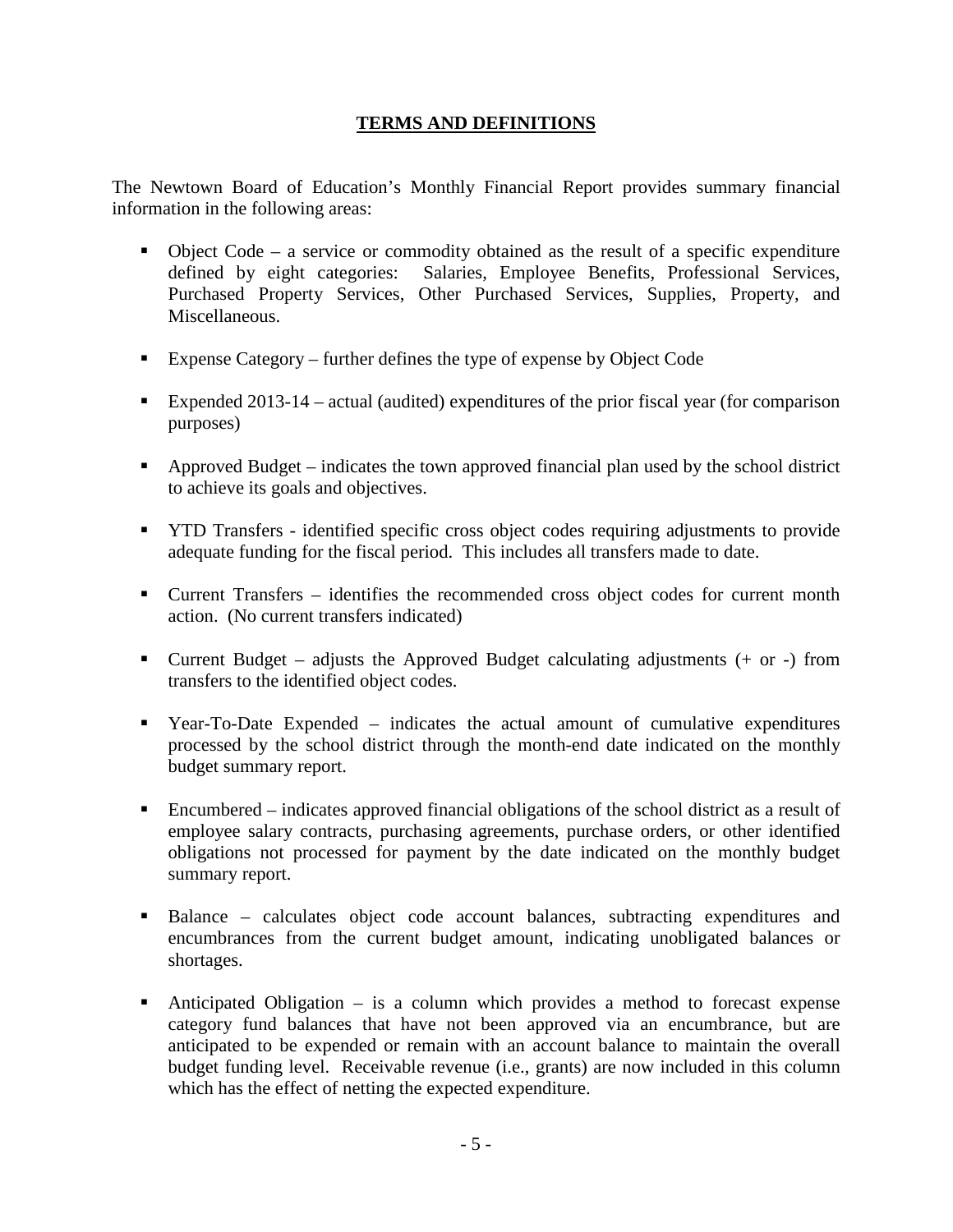Projected Balance – calculates the object code balances subtracting the Anticipated Obligations. These balances will move up and down as information is known and or decisions are anticipated or made about current and projected needs of the district.

The monthly budget summary report also provides financial information on the State of Connecticut grant reimbursement programs (Excess Cost and Agency Placement Grants and Magnet Grant Transportation). These reimbursement grants/programs are used to supplement local school district budget programs as follows:

Excess Cost Grant – this State of Connecticut reimbursement grant is used to support local school districts for education costs of identified special education students whose annual education costs exceed local prior year per pupil expenditure by 4 ½. Students placed by the Department of Child and Family services (DCF) are reimbursed after the school district has meet the prior year's per pupil expenditure. School districts report these costs annually in December and March of each fiscal year. State of Connecticut grant calculations are determined by reimbursing eligible costs (60%-100%) based on the SDE grant allocation and all other town submittals. Current year receipts results from the state reporting done in December. We receive notice of what we are eligible for in early April.

Magnet Transportation Grant – provides reimbursement of \$1,300 for local students attending approved Magnet school programs. The budgeted grant is \$62,400 for this year while the expected receipt is now \$67,600.

The last portion of the monthly budget summary reports school generated revenue fees that are anticipated revenue to the Town of Newtown, Fees include:

- High school fees for three identified programs with the highest amount of fees anticipated from the high school sports participation fees.
- Building related fees for the use of the high school pool facility, and
- Miscellaneous fees.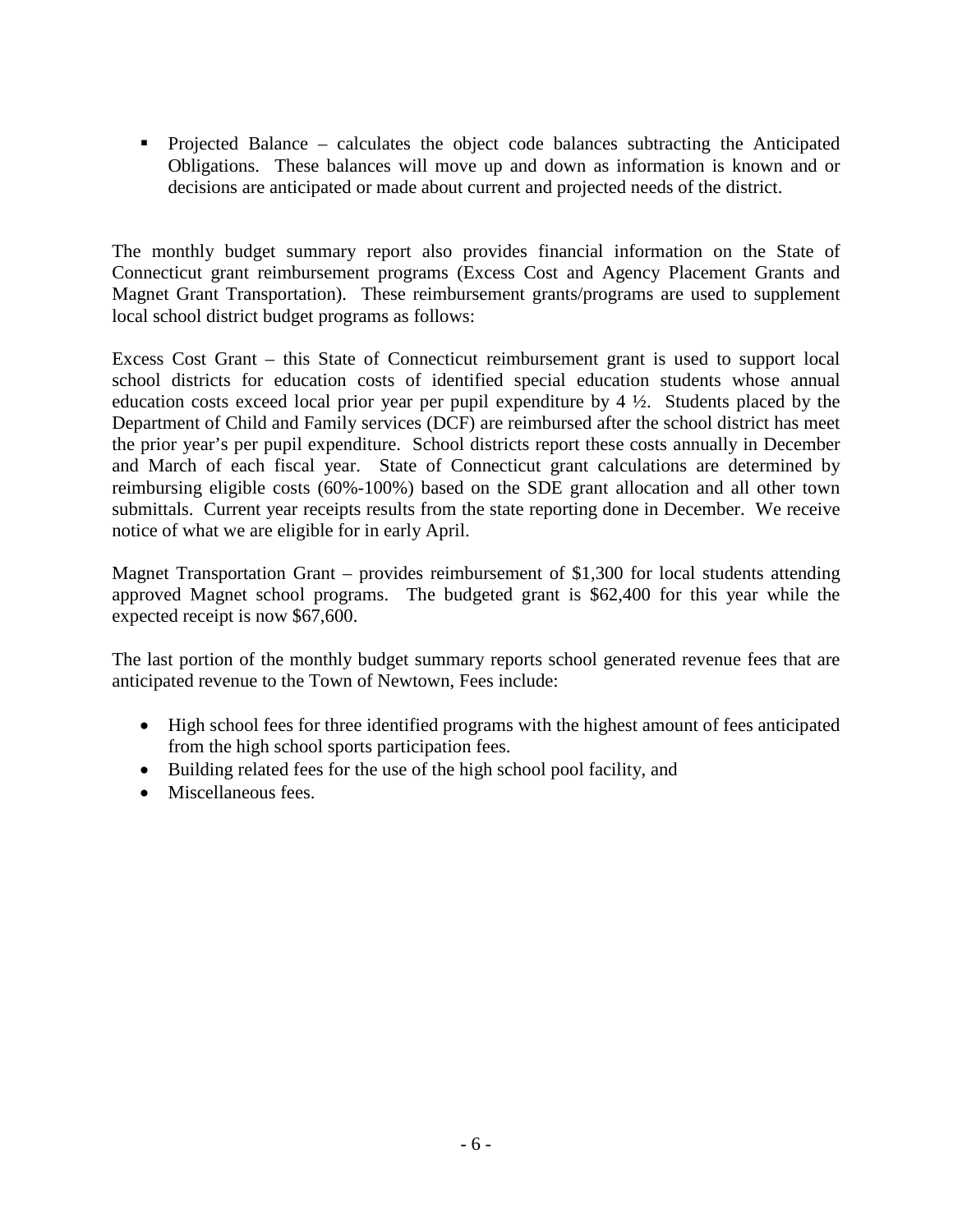#### BUDGET SUMMARY REPORT FOR THE MONTH ENDING - MARCH 31, 2015

| <b>OBJECT</b><br><b>CODE</b> | <b>EXPENSE CATEGORY</b>          | <b>EXPENDED</b><br>2013 - 2014 | <b>APPROVED</b><br><b>BUDGET</b>           | <b>YTD</b><br><b>TRANSFERS</b><br>$2014 - 2015$ | <b>CURRENT</b><br><b>TRANSFERS</b> | <b>CURRENT</b><br><b>BUDGET</b> | <b>YTD</b><br><b>EXPENDED</b>    | <b>ENCUMBER BALANCE</b>                                   |                         | ANTICIPATED PROJECTED<br><b>OBLIGATIONS</b> | <b>BALANCE</b> |
|------------------------------|----------------------------------|--------------------------------|--------------------------------------------|-------------------------------------------------|------------------------------------|---------------------------------|----------------------------------|-----------------------------------------------------------|-------------------------|---------------------------------------------|----------------|
|                              | <b>GENERAL FUND BUDGET</b>       |                                |                                            |                                                 |                                    |                                 |                                  |                                                           |                         |                                             |                |
| 100                          | <b>SALARIES</b>                  |                                | $$45,029,126 \mid $44,999,627 \mid $$      |                                                 | $-$ \$                             | $-$ \$ 44,999,627               |                                  | $$28,622,918 \quad $15,580,231 \quad $$                   | 796.478 \$              | 597,286 \$                                  | 199,192        |
| 200                          | <b>EMPLOYEE BENEFITS</b>         |                                | $$10,633,809$ $$11,169,344$ \$             | $(18,000)$ \$                                   |                                    |                                 | $-$ \$11,151,344 \$10,520,514 \$ | 70,618 \$                                                 | 560,212 \$              | 538,217 \$                                  | 21,995         |
| 300                          | <b>PROFESSIONAL SERVICES</b>     | 863,909<br>\$                  | 749,083 \$<br>\$                           |                                                 | - \$                               | 749,083 \$<br>$-$ \$            | 597,063 \$                       | $165,122$ \$                                              | $(13,102)$ \$           | 171,900 \$                                  | (185,002)      |
| 400                          | PURCHASED PROPERTY SERV.         | \$2,418,651                    | $\overline{\phantom{a}}$ 5<br>2,139,419 \$ |                                                 | $-$ \$                             | $-$ \$ 2,139,419 \$             | $1,601,223$ \$                   | 180,436 \$                                                | 357,760 \$              | 291,589 \$                                  | 66,171         |
| 500                          | <b>OTHER PURCHASED SERVICES</b>  | \$6,809,463                    | 7,197,647 \$<br><sup>\$</sup>              | 5,600 \$                                        |                                    | 7,203,247<br>$- S$              | $$5,238,290$ \,                  | 1,923,437 \$                                              | $41,519$ \$             | $318,265$ \$                                | (276,746)      |
| 600                          | <b>SUPPLIES</b>                  | \$4,619,171                    | \$<br>4,480,093 \$                         | 12,400 \$                                       |                                    | - \$                            | 4,492,493 \$ 3,119,141 \$        |                                                           | 142,630 \$ 1,230,722 \$ | 1,054,746 \$                                | 175,976        |
| 700                          | <b>PROPERTY</b>                  | \$<br>552,547                  | 534,735 \$<br>l \$                         |                                                 | $-5$                               | 534,735 \$<br>$-$ \$            | 406,158 \$                       | 9.835 \$                                                  | 118,742 \$              | 118,688 \$                                  | 54             |
| 800                          | <b>MISCELLANEOUS</b>             | S.                             | 75,356 \$                                  |                                                 | $-$ \$<br>$-$ \$                   | 75,356 \$                       | 54,511 \$                        | 759 \$                                                    | 20,086 \$               | $12,066$ \$                                 | 8,020          |
|                              | <b>TOTAL GENERAL FUND BUDGET</b> |                                | $$70,998,119 \mid $71,345,304 \; $$        |                                                 | $-$ \$                             |                                 |                                  | $-$ \$71,345,304 \$50,159,817 \$18,073,069 \$3,112,417 \$ |                         | 3,102,757 \$                                | 9,660          |
| 900                          | <b>TRANSFER NON-LAPSING</b>      | 47,185<br>\$                   |                                            |                                                 |                                    |                                 |                                  |                                                           |                         |                                             |                |
|                              | <b>GRAND TOTAL</b>               |                                | $$71,045,304$   \$71,345,304 \$            |                                                 | $-$ \$                             |                                 | $-$ \$71.345.304 \$50.159.817    | \$18,073,069                                              | \$ 3.112.417            | 3,102,757 \$<br>-S                          | 9,660          |

*( Audited )*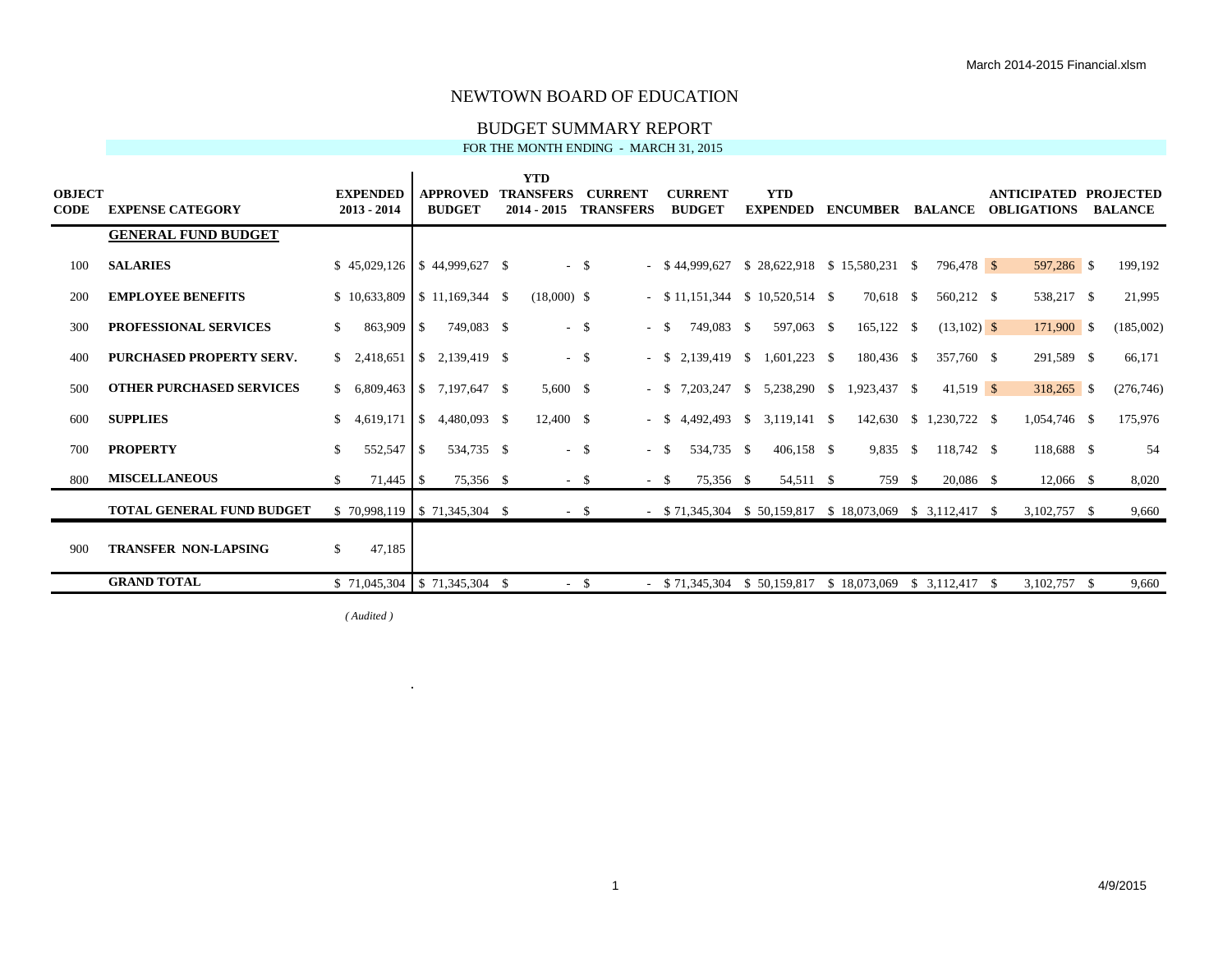#### BUDGET SUMMARY REPORT FOR THE MONTH ENDING - MARCH 31, 2015

| <b>OBJECT</b><br><b>CODE</b> | <b>EXPENSE CATEGORY</b>                |              | <b>EXPENDED</b><br>$2013 - 2014$ |                    | <b>APPROVED</b><br><b>BUDGET</b>      |      | <b>YTD</b><br><b>TRANSFERS</b><br>$2014 - 2015$ | <b>CURRENT</b><br><b>TRANSFERS</b> |     | <b>CURRENT</b><br><b>BUDGET</b> |                    | <b>YTD</b><br><b>EXPENDED</b>             |        | <b>ENCUMBER</b> |        | <b>BALANCE</b> |      | <b>ANTICIPATED PROJECTED</b><br><b>OBLIGATIONS</b> | <b>BALANCE</b> |
|------------------------------|----------------------------------------|--------------|----------------------------------|--------------------|---------------------------------------|------|-------------------------------------------------|------------------------------------|-----|---------------------------------|--------------------|-------------------------------------------|--------|-----------------|--------|----------------|------|----------------------------------------------------|----------------|
| <b>100</b>                   | <b>SALARIES</b>                        |              |                                  |                    |                                       |      |                                                 |                                    |     |                                 |                    |                                           |        |                 |        |                |      |                                                    |                |
|                              | <b>Administrative Salaries</b>         | $\mathbb{S}$ | 3,013,832                        | $\mathbb{S}$       | 2,969,510 \$                          |      | 11,950                                          |                                    |     | \$2,981,460                     | \$                 | 2,146,191 \$                              |        | 832,127 \$      |        | $3,142$ \$     |      | $3,737$ \$                                         | (595)          |
|                              | Teachers & Specialists Salaries        |              | \$ 30,557,381                    |                    | $$30,434,118$ \;                      |      | (88, 828)                                       |                                    |     | \$30,345,290                    |                    | $$18,647,002 \$11,527,582 \$$             |        |                 |        | $170,706$ \$   |      | 66,047 \$                                          | 104,659        |
|                              | <b>Early Retirement</b>                | S.           | 16,000                           | \$                 | 32,000 \$                             |      |                                                 |                                    | \$. | 32,000 \$                       |                    | 32,000 \$                                 |        |                 | $-$ \$ |                | - \$ | $-$ \$                                             |                |
|                              | Continuing Ed./Summer School           | \$           | 85,584 \$                        |                    | 89,175 \$                             |      | 763                                             |                                    | \$  | 89,938 \$                       |                    | 77,880 \$                                 |        | 11,948 \$       |        | 110S           |      | $-$ \$                                             | 110            |
|                              | Homebound & Tutors Salaries            | \$           | 388,172                          | $\mathbf{\hat{s}}$ | 243,875 \$                            |      | 1,405                                           |                                    | \$  | 245,280 \$                      |                    | 208,654 \$                                |        | 53,605 \$       |        | $(16,980)$ \$  |      | 57,680 \$                                          | (74,660)       |
|                              | <b>Certified Substitutes</b>           | \$           | 599,679 \$                       |                    | 641,325 \$                            |      |                                                 |                                    | \$  | 641,325 \$                      |                    | 341,733 \$                                |        | 83,805 \$       |        | 215,787 \$     |      | 123,944 \$                                         | 91,843         |
|                              | Coaching/Activities                    | \$           | 524,130                          | <b>S</b>           | 529,749 \$                            |      |                                                 |                                    | \$  | 529,749 \$                      |                    | 270,502 \$                                |        | 75,219 \$       |        | 184,028 \$     |      | 183,500 \$                                         | 528            |
|                              | Staff & Program Development            | \$           | 172,357                          | \$                 | 199,768 \$                            |      |                                                 |                                    | \$  | 199,768 \$                      |                    | 115,695 \$                                |        | 52,036 \$       |        | 32,038 \$      |      | 32,038 \$                                          | (0)            |
|                              | <b>CERTIFIED SALARIES</b>              |              | \$ 35,357,135                    |                    | $$35,139,520$ \ \$                    |      | $(74,710)$ \$                                   |                                    |     |                                 |                    | \$35,064,810 \$21,839,657 \$12,636,323 \$ |        |                 |        | 588,830 \$     |      | 466,946 \$                                         | 121,884        |
|                              | Supervisors/Technology Salaries        | \$           | 628,445                          | \$                 | 634,244 \$                            |      | 10,632                                          |                                    | \$  | 644,876                         | -\$                | 449,111 \$                                |        | 178,341 \$      |        | 17,424 \$      |      | 15,000 \$                                          | 2,424          |
|                              | Clerical & Secretarial salaries        | \$           | .961.645                         | \$                 | 2,001,381 \$                          |      | 9,090                                           |                                    | \$  | 2.010.471                       | $\mathbf{\hat{S}}$ | 1,397,502 \$                              |        | 609,294 \$      |        | 3,675 \$       |      | $6,500$ \$                                         | (2,825)        |
|                              | <b>Educational Assistants</b>          | \$           | 2,007,432                        | \$                 | 1,957,487                             | -S   | 136,710                                         |                                    |     | \$2.094.197                     | $\mathbf{\hat{S}}$ | 1,396,700 \$                              |        | 718,843 \$      |        | $(21,346)$ \$  |      | 7,240 \$                                           | (28, 586)      |
|                              | Nurses & Medical advisors              | \$           | 647,415                          | $\mathbf{\hat{S}}$ | 658,255 \$                            |      |                                                 |                                    | \$  | 658,255                         | - \$               | 417,219 \$                                |        | 211,406 \$      |        | $29,630$ \$    |      | 5,866 \$                                           | 23,764         |
|                              | Custodial & Maint Salaries             | \$           |                                  |                    | 2,857,565 \$                          |      | (3,753)                                         |                                    |     | \$2,853,812                     | $\mathbf{\hat{S}}$ | $2,002,697$ \$                            |        | 822,773 \$      |        | 28,342 \$      |      | 5,000 S                                            | 23,342         |
|                              | Non Certified Salary Adjustment        | \$           | $\sim$                           | \$                 | 66,716 \$                             |      | (30,670)                                        |                                    | \$  | 36,046 \$                       |                    |                                           | $-$ \$ |                 | $-$ \$ | 36,046 \$      |      | 27,000 \$                                          | 9,046          |
|                              | Career/Job salaries                    | \$           | 112,160                          | <b>S</b>           | 222,898 \$                            |      | (22, 342)                                       |                                    | \$  | 200,556 \$                      |                    | 139,703 \$                                |        | 58,353 \$       |        | $2,499$ \$     |      | 2,900 S                                            | (401)          |
|                              | <b>Special Education Svcs Salaries</b> | \$           |                                  |                    | 928,549 \$                            |      | (25, 150)                                       |                                    | \$  | 903,399 \$                      |                    | 567,704 \$                                |        | 283,834 \$      |        | 51,860 \$      |      | $6,134$ \$                                         | 45,726         |
|                              | Attendance & Security Salaries         | \$           | $381,784$ \$                     |                    | 209,824 \$                            |      | 193                                             |                                    | \$  | 210,017 \$                      |                    | 144,540 \$                                |        | 59,532 \$       |        | 5,945 \$       |      | $2,900$ \$                                         | 3,045          |
|                              | Extra Work - Non-Cert                  | \$           |                                  |                    | 69,825 \$                             |      | $\overline{\phantom{a}}$                        |                                    | \$  | 69,825 \$                       |                    | 61,337 \$                                 |        | 1,532 \$        |        | $6,955$ \$     |      | 5,500 \$                                           | 1,455          |
|                              | Custodial & Maint. Overtime            | \$           | 280,772 \$                       |                    | 210,363 \$                            |      |                                                 |                                    | \$  | 210,363 \$                      |                    | 176,829 \$                                |        |                 | - \$   | 33,534 \$      |      | 33,300 \$                                          | 234            |
|                              | Civic activities/Park & Rec            | \$           | 41,394                           | \$                 | 43,000                                | -S   |                                                 |                                    | \$  | 43,000                          | - \$               | 29,917 \$                                 |        | - \$            |        | 13,083 \$      |      | 13,000 \$                                          | 83             |
|                              | <b>NON-CERTIFIED SALARIES</b>          |              | \$9,671,991                      | S.                 | 9,860,107                             | - \$ | 74,710 \$                                       |                                    |     | \$9,934,817                     | \$                 | 6,783,260                                 | - \$   | 2,943,909 \$    |        | 207,648 \$     |      | 130,340 \$                                         | 77,308         |
|                              | <b>SUBTOTAL SALARIES</b>               |              |                                  |                    | $$45,029,126 \mid $44,999,627 \mid $$ |      |                                                 | - \$                               |     | $-$ \$ 44,999,627               |                    | $$28,622,918 \quad $15,580,231 \quad $$   |        |                 |        | 796,478 \$     |      | 597,286 \$                                         | 199,192        |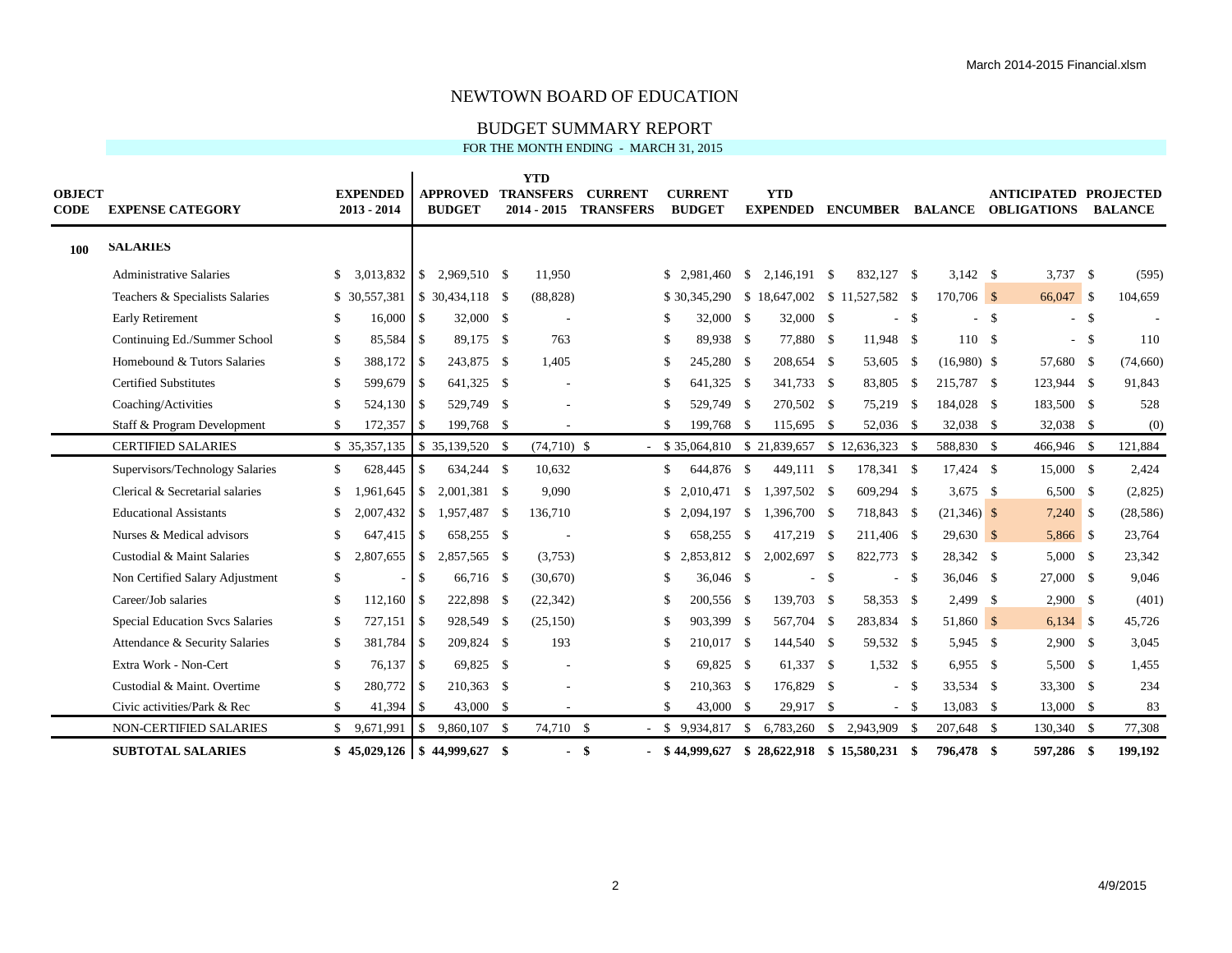#### BUDGET SUMMARY REPORT FOR THE MONTH ENDING - MARCH 31, 2015

| <b>OBJECT</b><br><b>CODE</b> | <b>EXPENSE CATEGORY</b>                                                                       |          | <b>EXPENDED</b><br>2013 - 2014 |               | <b>APPROVED</b><br><b>BUDGET</b> | <b>YTD</b><br><b>TRANSFERS</b><br>$2014 - 2015$ |      | <b>CURRENT</b><br><b>TRANSFERS</b> |              | <b>CURRENT</b><br><b>BUDGET</b> |      | <b>YTD</b><br><b>EXPENDED</b> |    | <b>ENCUMBER</b>      |        | <b>BALANCE</b>               | <b>ANTICIPATED PROJECTED</b><br><b>OBLIGATIONS</b> |      | <b>BALANCE</b>       |
|------------------------------|-----------------------------------------------------------------------------------------------|----------|--------------------------------|---------------|----------------------------------|-------------------------------------------------|------|------------------------------------|--------------|---------------------------------|------|-------------------------------|----|----------------------|--------|------------------------------|----------------------------------------------------|------|----------------------|
| 200                          | <b>EMPLOYEE BENEFITS</b>                                                                      |          |                                |               |                                  |                                                 |      |                                    |              |                                 |      |                               |    |                      |        |                              |                                                    |      |                      |
|                              | Medical & Dental Expenses                                                                     | \$       | 8,206,890                      | <sup>S</sup>  | 8,736,119 \$                     | (18,000)                                        |      |                                    |              | \$ 8,718,119                    | \$   | 8.627.937 \$                  |    | 67,378 \$            |        | 22,804 \$                    | 17,302 \$                                          |      | 5,502                |
|                              | Life Insurance                                                                                | \$       | 87,200                         | - \$          | 87,337 \$                        |                                                 |      |                                    | \$           | 87,337                          | - \$ | 63,179 \$                     |    |                      | $-$ \$ | 24,158 \$                    | 21,658 \$                                          |      | 2,500                |
|                              | FICA & Medicare                                                                               | \$       | .357,437                       | $\mathcal{S}$ | 1,335,674 \$                     |                                                 |      |                                    |              | $$1,335,674$ \;                 |      | 870,917 \$                    |    | $\sim$               | - \$   | 464,757 \$                   | 467,257 \$                                         |      | (2,500)              |
|                              | Pensions                                                                                      | \$       | 458,311                        | - \$          | 441,667 \$                       |                                                 |      |                                    | \$           | 441,667 \$                      |      | 437,722 \$                    |    | $3,240$ \$           |        | 705 \$                       | 500 \$                                             |      | 205                  |
|                              | Unemployment & Employee Assist.                                                               | \$       | 61,034                         | l S           | 83,560 \$                        |                                                 |      |                                    | $\mathbb{S}$ | 83,560 \$                       |      | 41,080 \$                     |    | $\sim$               | - \$   | 42,480 \$                    | 31,500 \$                                          |      | 10,980               |
|                              | Workers Compensation                                                                          | \$       | 462,937                        | \$            | 484,987 \$                       |                                                 |      |                                    | \$.          | 484,987                         | - \$ | 479,680 \$                    |    | $\sim$               | - \$   | 5,307 \$                     |                                                    | - \$ | 5,307                |
|                              | <b>SUBTOTAL EMPLOYEE BENEFITS</b>                                                             |          | \$10,633,809                   |               |                                  | $(18,000)$ \$                                   |      |                                    |              | $-$ \$ 11,151,344               |      | $$10,520,514$ \\$             |    | 70,618               | -\$    | 560,212 \$                   | 538,217 \$                                         |      | 21,995               |
| 300                          | <b>PROFESSIONAL SERVICES</b><br><b>Professional Services</b><br>Professional Educational Ser. | S.<br>\$ | 660,280<br>203,629             | -S<br>- S     | 540.851 \$<br>208,232 \$         |                                                 |      |                                    | \$<br>\$     | 540.851 \$<br>208,232 \$        |      | 504,128 \$<br>92,935 \$       |    | 136,977<br>28,146 \$ | -\$    | $(100, 253)$ \$<br>87,151 \$ | 110,900 \$<br>$61,000$ \$                          |      | (211, 154)<br>26,151 |
|                              | <b>SUBTOTAL PROFESSIONAL SVCS</b>                                                             | \$       | 863,909                        |               | 749,083 \$                       |                                                 | - \$ |                                    | -\$          | 749,083 \$                      |      | 597,063 \$                    |    | $165,122$ \$         |        | $(13,102)$ \$                | 171,900 \$                                         |      | (185,002)            |
| 400                          | <b>PURCHASED PROPERTY SVCS</b>                                                                |          |                                |               |                                  |                                                 |      |                                    |              |                                 |      |                               |    |                      |        |                              |                                                    |      |                      |
|                              | Buildings & Grounds Services                                                                  | \$       | 653.698                        | - \$          | 651,600 \$                       |                                                 |      |                                    | S.           | 651,600                         | - \$ | 494,915 \$                    |    | 122,038 \$           |        | 34.648 \$                    | 34,500 \$                                          |      | 148                  |
|                              | Utility Services - Water & Sewer                                                              | \$       | 113,321                        | -\$           | 117,000 \$                       | $\overline{\phantom{a}}$                        |      |                                    | \$           | 117,000 \$                      |      | 72,807 \$                     |    | $\sim$               | - \$   | 44,193 \$                    | 44,000 \$                                          |      | 193                  |
|                              | Building, Site & Emergency Repairs                                                            | \$       | 503,610                        | l \$          | 460,850 \$                       |                                                 |      |                                    | \$           | 460,850 \$                      |      | 389,807 \$                    |    | 5,632 \$             |        | 65,410 \$                    | 66,000 \$                                          |      | (590)                |
|                              | <b>Equipment Repairs</b>                                                                      | \$       | 275,163                        | -S            | 270,433 \$                       | $\overline{\phantom{a}}$                        |      |                                    | \$           | 270,433 \$                      |      | 184,049 \$                    |    | 43,822 \$            |        | 42,562 \$                    | 47,000 \$                                          |      | (4, 438)             |
|                              | Rentals - Building & Equipment                                                                | \$       | 300,843                        | l \$          | 305,536 \$                       |                                                 |      |                                    | \$           | 305,536 \$                      |      | 258,544 \$                    |    | 8,944 \$             |        | 38,048 \$                    | 30,089 \$                                          |      | 7,959                |
|                              | Building & Site Improvements                                                                  | \$       | 572,017                        | - \$          | 334,000 \$                       | $\sim$                                          |      |                                    | \$           | 334,000 \$                      |      | 201,101 \$                    |    | $\sim$               | - \$   | 132,899 \$                   | $70,000$ \$                                        |      | 62,899               |
|                              | <b>SUBTOTAL PUR. PROPERTY SER.</b>                                                            | \$       |                                |               | 2,139,419 \$                     |                                                 | - \$ |                                    | \$           | 2,139,419                       | \$   | 1,601,223                     | -S | 180,436              | - \$   | 357,760 \$                   | 291,589 \$                                         |      | 66,171               |

**Targeted Spending Restrictions**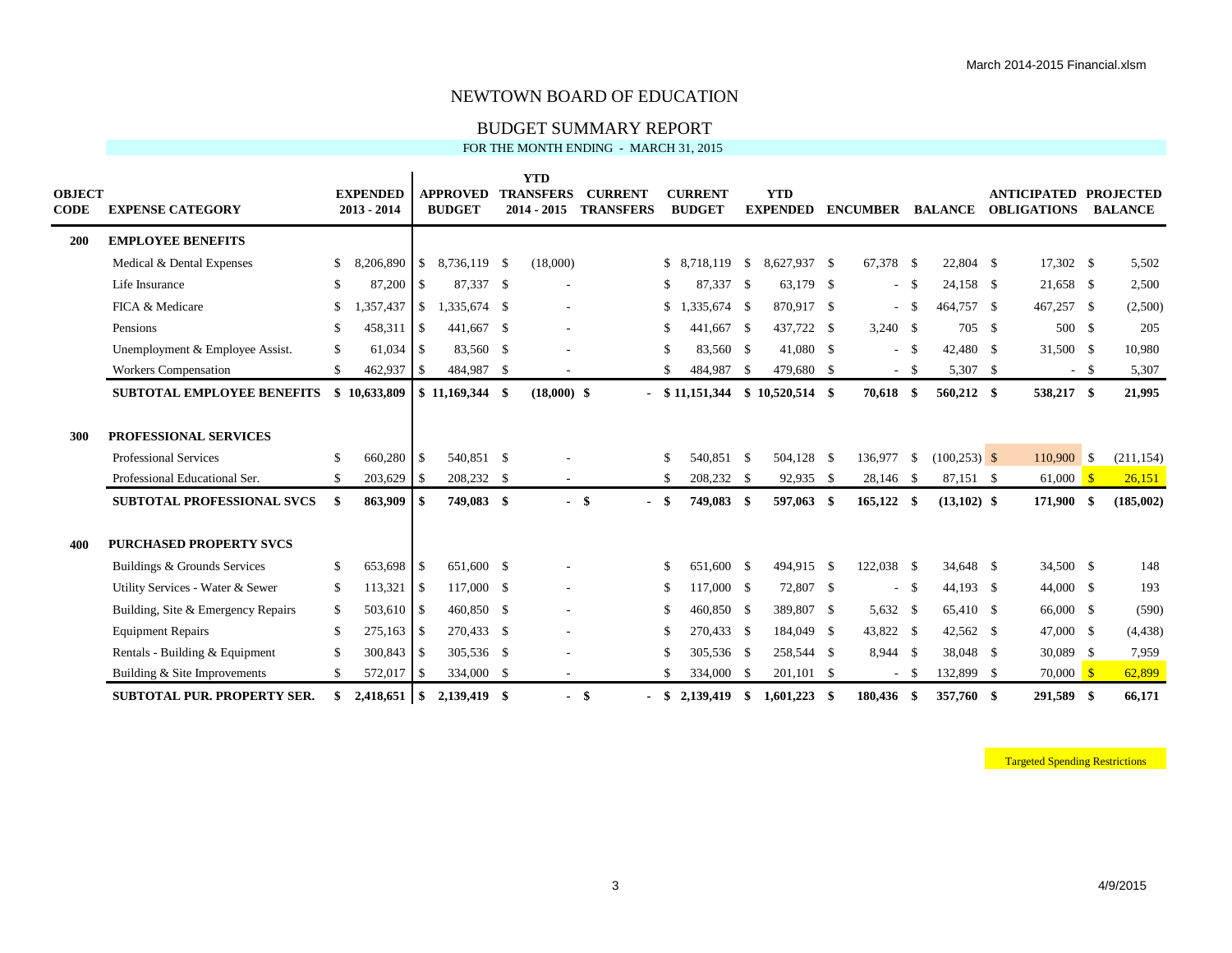BUDGET SUMMARY REPORT FOR THE MONTH ENDING - MARCH 31, 2015

| <b>OBJECT</b><br><b>CODE</b> | <b>EXPENSE CATEGORY</b>               |     | <b>EXPENDED</b><br>$2013 - 2014$ |               | <b>APPROVED</b><br><b>BUDGET</b> | <b>YTD</b><br><b>TRANSFERS</b><br>$2014 - 2015$ | <b>CURRENT</b><br><b>TRANSFERS</b> |      | <b>CURRENT</b><br><b>BUDGET</b> |          | <b>YTD</b><br><b>EXPENDED</b> |      | <b>ENCUMBER</b> |        | <b>BALANCE</b>  | <b>ANTICIPATED PROJECTED</b><br><b>OBLIGATIONS</b> | <b>BALANCE</b> |
|------------------------------|---------------------------------------|-----|----------------------------------|---------------|----------------------------------|-------------------------------------------------|------------------------------------|------|---------------------------------|----------|-------------------------------|------|-----------------|--------|-----------------|----------------------------------------------------|----------------|
| 500                          | <b>OTHER PURCHASED SERVICES</b>       |     |                                  |               |                                  |                                                 |                                    |      |                                 |          |                               |      |                 |        |                 |                                                    |                |
|                              | <b>Contracted Services</b>            | \$  | 363,526                          | \$            | 427,574 \$                       |                                                 |                                    | \$   | 427,574 \$                      |          | 311,215 \$                    |      | 72,826 \$       |        | 43,532 \$       | 40,000 \$                                          | 3,532          |
|                              | <b>Transportation Services</b>        | \$  | 3,714,217                        |               | $$3,891,158$ \ \$                |                                                 |                                    | S.   | 3,891,158 \$                    |          | 2,601,901 \$                  |      | 928,414 \$      |        | $360,843$ \$    | 343,483 \$                                         | 17,360         |
|                              | Insurance - Property & Liability      | \$  | 297,870                          | <sup>\$</sup> | 319,261 \$                       | 5,600                                           |                                    | \$.  | 324,861 \$                      |          | 324,807 \$                    |      |                 | $-5$   | 54 \$           | $1,077$ \$                                         | (1,023)        |
|                              | Communications                        | \$  | 120,492                          | <sup>\$</sup> | 118,143 \$                       | $\overline{\phantom{a}}$                        |                                    | \$   | 118,143 \$                      |          | 88,872 \$                     |      | 20,202 \$       |        | $9,068$ \$      | $8,209$ \$                                         | 859            |
|                              | <b>Printing Services</b>              | \$  | 32,365                           | <sup>S</sup>  | 39,782 \$                        |                                                 |                                    | \$   | 39.782 \$                       |          | 17,522 \$                     |      | 6,315 \$        |        | 15.945 \$       | 15,000 \$                                          | 945            |
|                              | Tuition - Out of District             | \$  | 2.074.030                        | $\mathbb{S}$  | 2.177.958 \$                     |                                                 |                                    | S.   | 2.177.958                       | <b>S</b> | 1.743.710 \$                  |      | 864,462         | - \$   | $(430, 214)$ \$ | $(128, 704)$ \$                                    | (301, 510)     |
|                              | Student Travel & Staff Mileage        | \$  | 206,963                          | \$            | 223,771 \$                       |                                                 |                                    | £.   | 223,771 \$                      |          | 150,263                       | - \$ | 31,217 \$       |        | $42,291$ \$     | 39,200 \$                                          | 3,091          |
|                              | <b>SUBTOTAL OTHER PURCHASED SE \$</b> |     | 6,809,463                        |               | $$7,197,647$ \$                  | $5,600$ \$                                      | $\blacksquare$                     | -SS- | 7,203,247                       | -SS      | 5,238,290                     | SS.  | 1,923,437 \$    |        | 41,519 \$       | 318,265 \$                                         | (276, 746)     |
| 600                          | <b>SUPPLIES</b>                       |     |                                  |               |                                  |                                                 |                                    |      |                                 |          |                               |      |                 |        |                 |                                                    |                |
|                              | Instructional & Library Supplies      | \$  | 906,748                          | <sup>\$</sup> | 911,614 \$                       |                                                 |                                    | \$   | 911,614 \$                      |          | 685,310 \$                    |      | $60,100$ \$     |        | 166,205 \$      | $76,444$ \$                                        | 89,761         |
|                              | Software, Medical & Office Sup.       | \$  | 175,444                          | <sup>\$</sup> | 210,966 \$                       |                                                 |                                    | \$   | 210,966 \$                      |          | 119,218 \$                    |      | 48,871 \$       |        | 42,876 \$       | $32,531$ \$                                        | 10,345         |
|                              | <b>Plant Supplies</b>                 | \$  | 351,501                          | $\mathbb{S}$  | 375,100 \$                       |                                                 |                                    | \$   | 375,100 \$                      |          | 326,079 \$                    |      | 23,512 \$       |        | 25,509 \$       | $21,000$ \$                                        | 4,509          |
|                              | Electric                              | \$. | .406,552                         | \$            | 1,406,127 \$                     | 12,400                                          |                                    | S.   | 1,418,527 \$                    |          | 958,714 \$                    |      |                 | $-$ \$ | 459,813 \$      | 503,715 \$                                         | (43,902)       |
|                              | Propane & Natural Gas                 | \$  | 319,537                          | $\mathbb{S}$  | 338,737 \$                       |                                                 |                                    | \$   | 338,737 \$                      |          | 220,478 \$                    |      |                 | $-$ \$ | 118,259 \$      | 96,435 \$                                          | 21,824         |
|                              | Fuel Oil                              | \$  | 662,339                          | $\mathbb{S}$  | 528,038 \$                       |                                                 |                                    | \$   | 528,038 \$                      |          | 474,474 \$                    |      |                 | $-$ \$ | 53,564 \$       | 53,564 \$                                          | $\overline{0}$ |
|                              | Fuel For Vehicles & Equip.            | \$. | 531,906                          | <sup>S</sup>  | 452,503 \$                       |                                                 |                                    |      | 452,503 \$                      |          | 175,228 \$                    |      |                 | $-$ \$ | 277,275 \$      | 251,057 \$                                         | 26,218         |
|                              | Textbooks                             | \$. | 265,144                          | -\$           | 257,008 \$                       |                                                 |                                    | \$   | 257,008                         | - \$     | 159,641 \$                    |      | 10,147          | - \$   | 87,220 \$       | $20,000$ \$                                        | 67,220         |
|                              | <b>SUBTOTAL SUPPLIES</b>              | \$  | $4,619,171$ \$                   |               | 4.480.093 \$                     | $12,400$ \$                                     | $\blacksquare$                     | -SS  | 4,492,493                       | -S       | 3,119,141 \$                  |      | 142,630         |        |                 | 1,054,746 \$                                       | 175,976        |

**Targeted Spending Restrictions**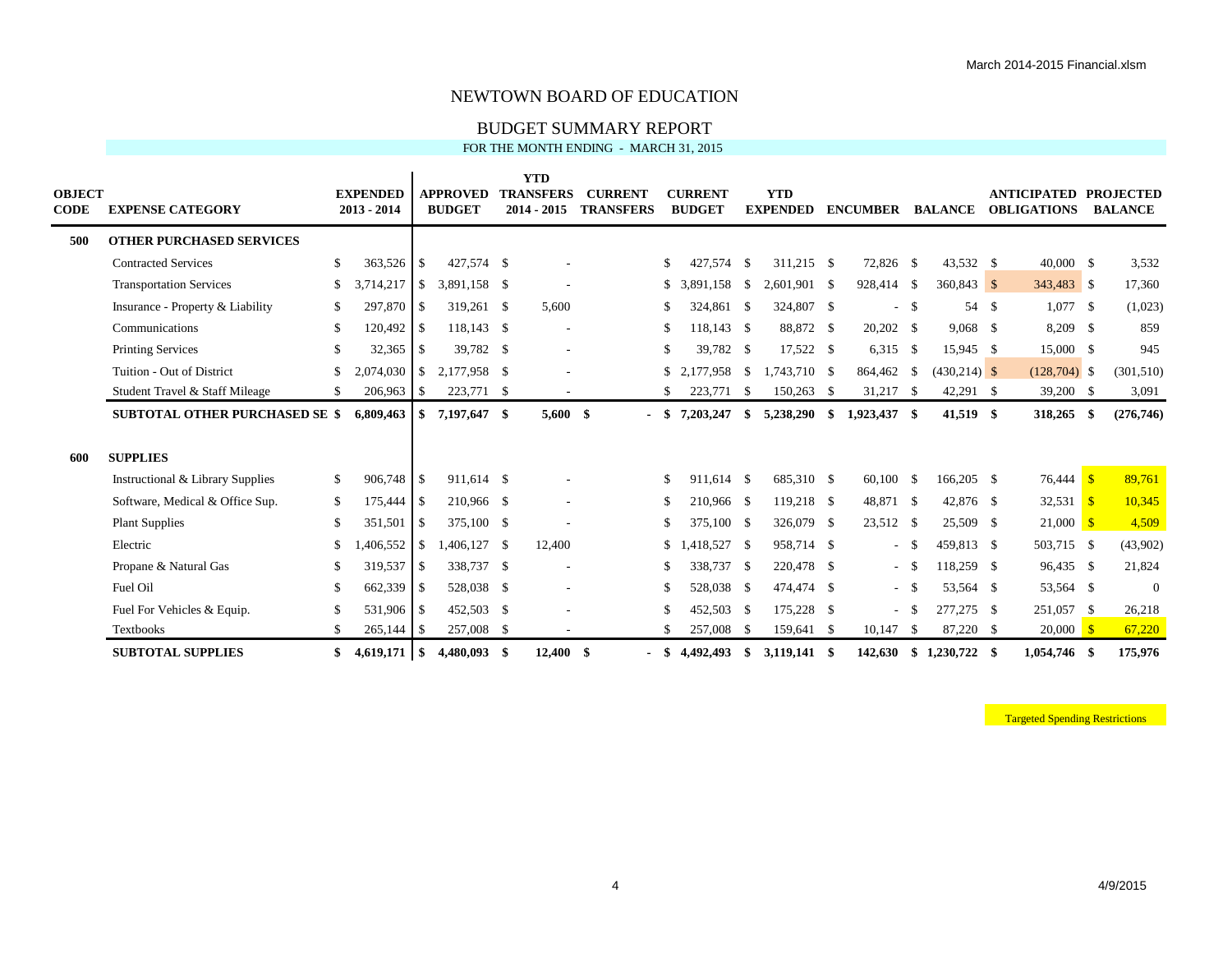#### BUDGET SUMMARY REPORT FOR THE MONTH ENDING - MARCH 31, 2015

| <b>OBJECT</b><br><b>CODE</b> | <b>EXPENSE CATEGORY</b>       |    | <b>EXPENDED</b><br>$2013 - 2014$  |      | <b>APPROVED</b><br><b>BUDGET</b> | <b>YTD</b><br><b>TRANSFERS</b><br>$2014 - 2015$ |                          | <b>CURRENT</b><br><b>TRANSFERS</b> |     | <b>CURRENT</b><br><b>BUDGET</b> |          | <b>YTD</b><br><b>EXPENDED</b> | <b>ENCUMBER</b> |        | <b>BALANCE</b> |                | <b>ANTICIPATED</b><br><b>OBLIGATIONS</b> |        | <b>PROJECTED</b><br><b>BALANCE</b> |
|------------------------------|-------------------------------|----|-----------------------------------|------|----------------------------------|-------------------------------------------------|--------------------------|------------------------------------|-----|---------------------------------|----------|-------------------------------|-----------------|--------|----------------|----------------|------------------------------------------|--------|------------------------------------|
| 700                          | <b>PROPERTY</b>               |    |                                   |      |                                  |                                                 |                          |                                    |     |                                 |          |                               |                 |        |                |                |                                          |        |                                    |
|                              | Capital Improvements (Sewers) | \$ |                                   |      | $124,177$ \$                     |                                                 | $\overline{\phantom{a}}$ |                                    | \$  | 124,177                         | - \$     | 124,177 \$                    |                 | $-$ \$ |                | 0 <sup>5</sup> |                                          | $-$ \$ | $\overline{0}$                     |
|                              | <b>Technology Equipment</b>   |    | 329,592                           | - \$ | 378,900 \$                       |                                                 | $\overline{\phantom{a}}$ |                                    | S.  | 378,900 \$                      |          | 259,136 \$                    | 4,676           | -\$    | $15,088$ \$    |                | 115,088 \$                               |        | (0)                                |
|                              | Other Equipment               |    | 98,778 \$                         |      | 31,658 \$                        |                                                 | $\overline{\phantom{a}}$ |                                    | S   | 31,658                          | <b>S</b> | 22,845 \$                     | 5,159 \$        |        | $3,654$ \$     |                | $3,600 \quad$ \$                         |        | 54                                 |
|                              | <b>SUBTOTAL PROPERTY</b>      | ъ  | $552,547$ \\$                     |      | 534,735 \$                       |                                                 |                          | - \$<br>- \$                       |     | 534,735                         | - \$     | $406,158$ \$                  | 9,835           | - \$   | 118,742 \$     |                | 118,688 \$                               |        | 54                                 |
| 800                          | <b>MISCELLANEOUS</b>          |    |                                   |      |                                  |                                                 |                          |                                    |     |                                 |          |                               |                 |        |                |                |                                          |        |                                    |
|                              | Memberships                   |    |                                   |      | 75,356 \$                        |                                                 | $\overline{\phantom{a}}$ |                                    | \$. | 75,356 \$                       |          | 54,511 \$                     | 759 \$          |        | 20,086 \$      |                | 12,066 \$                                |        | 8,020                              |
|                              | <b>SUBTOTAL MISCELLANEOUS</b> | S. |                                   |      | 75,356 \$                        |                                                 |                          | - \$<br>- \$                       |     | 75,356 \$                       |          | 54,511 \$                     | 759 \$          |        | 20,086 \$      |                | $12,066$ \$                              |        | 8,020                              |
|                              | <b>TOTAL LOCAL BUDGET</b>     |    | $$70,998,119 \;   \; $71,345,304$ |      |                                  | - \$                                            | $\blacksquare$           | - \$                               |     | $-$ \$ 71,345,304               |          | \$50,159,817                  | \$18,073,069    |        | \$3,112,417    | - \$           | 3,102,757                                | - \$   | 9,660                              |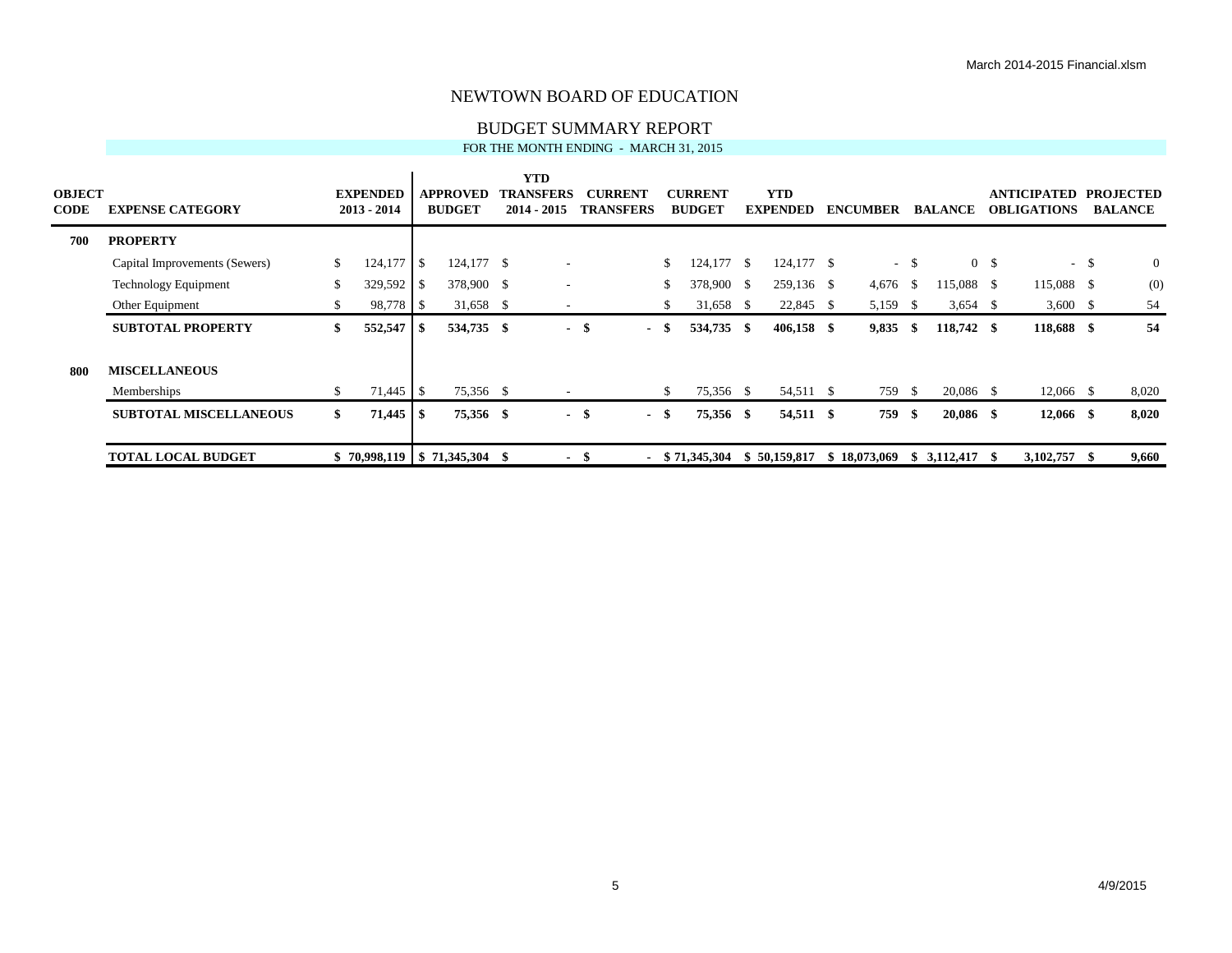#### BUDGET SUMMARY REPORT

| FOR THE MONTH ENDING - MARCH 31, 2015 |  |
|---------------------------------------|--|

| <b>OBJECT</b> |                         | <b>EXPENDED</b> | APPROVED      | <b>TRANSFERS</b> | <b>CHRREN</b>         | $\gamma$ URRENT |                 |          |                | VTICIPATED.        |                |
|---------------|-------------------------|-----------------|---------------|------------------|-----------------------|-----------------|-----------------|----------|----------------|--------------------|----------------|
| <b>CODE</b>   | <b>FYPENSE CATECORV</b> | $2013 - 2014$   | <b>BUDGET</b> |                  | 2014 - 2015 TRANSFERS | <b>BUDGET</b>   | <b>EXPENDED</b> | ENCUMBER | <b>RALANCE</b> | <b>OBLIGATIONS</b> | <b>RALANCE</b> |

|                                  | 2014-15                          |                 |                |                                  |
|----------------------------------|----------------------------------|-----------------|----------------|----------------------------------|
| <b>SCHOOL GENERATED FEES</b>     | <b>APPROVED</b><br><b>BUDGET</b> | <b>RECEIVED</b> | <b>BALANCE</b> | $\frac{0}{0}$<br><b>RECEIVED</b> |
| <b>HIGH SCHOOL FEES</b>          |                                  |                 |                |                                  |
| NURTURY PROGRAM                  | \$8,000                          | \$8,000.00      | \$0.00         | 100.00%                          |
| PARKING PERMITS                  | \$20,000                         | \$20,000.00     | \$0.00         | 100.00%                          |
| PAY FOR PARTICIPATION IN SPORTS  | \$84,800                         | \$59,232.00     | \$25,568.00    | 69.85%                           |
|                                  | \$112,800                        | \$87,232.00     | \$25,568.00    | 77.33%                           |
| <b>BUILDING RELATED FEES</b>     |                                  |                 |                |                                  |
| <b>ENERGY - ELECTRICITY</b>      | \$313                            | \$0.00          | \$313.00       | 0.00%                            |
| HIGH SCHOOL POOL - OUTSIDE USAGE | \$500                            | \$0.00          | \$500.00       | $0.00\%$                         |
|                                  | \$813                            | \$0.00          | \$813.00       | 0.00%                            |
| MISCELLANEOUS FEES               | \$150                            | \$345.00        | (\$195.00)     | 230.00%                          |
| TOTAL SCHOOL GENERATED FEES      | \$113,763                        | \$87,577.00     | \$26,186.00    | 76.98%                           |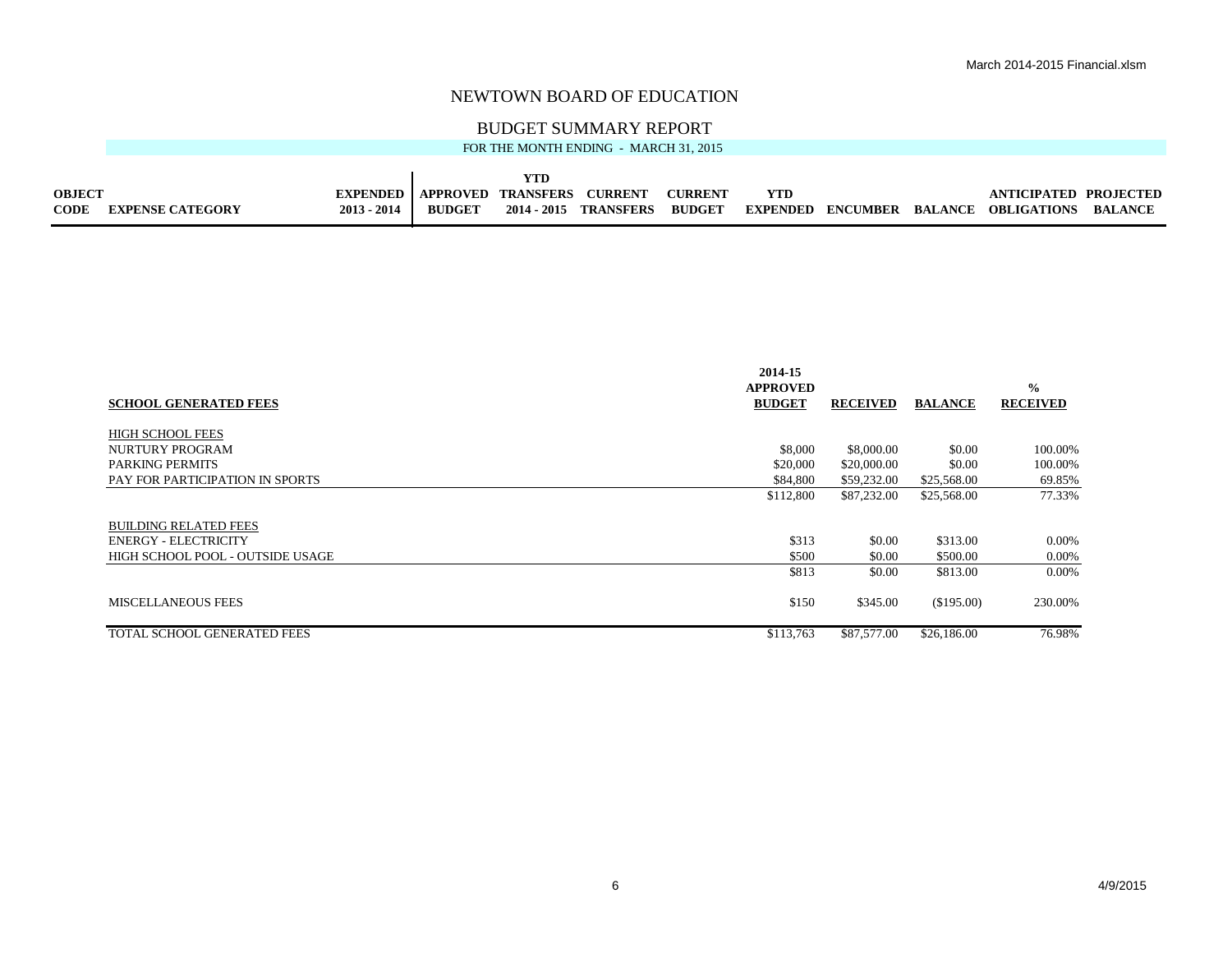#### BUDGET SUMMARY REPORT

FOR THE MONTH ENDING - MARCH 31, 2015

#### **OFFSETTING REVENUE INCLUDED IN ANTICIPATED OBLIGATIONS**

|     | <b>OBJECT EXPENSE CATEGORY</b>         |     | <b>BUDGETED</b>  |        |                          |    | <b>ANTICIPATED</b> | <b>RECEIVED</b>  | <b>EXPECTED</b>  | <b>BALANCE</b> |
|-----|----------------------------------------|-----|------------------|--------|--------------------------|----|--------------------|------------------|------------------|----------------|
| 100 | <b>SALARIES</b>                        |     | (105, 874)       |        |                          |    | $(97,589)$ \$      | $(80,931)$ \$    | $(16,658)$ \$    |                |
| 200 | <b>EMPLOYEE BENEFITS</b>               |     |                  |        |                          |    | $-$ \$             |                  | $-$ \$<br>$-$ \$ |                |
| 300 | PROFESSIONAL SERVICES                  |     | (69,991)         |        |                          |    | $(73,092)$ \$      | $(60,616)$ \$    | $(12, 476)$ \$   |                |
| 400 | PURCHASED PROPERTY SERV.               |     |                  |        |                          |    | $-$ \$             |                  | $-$ \$           | - \$           |
| 500 | <b>OTHER PURCHASED SERVICES</b>        | \$. | (1,102,170)      |        |                          |    | $(1,107,754)$ \$   | $(918, 665)$ \$  | $(189,089)$ \$   |                |
| 600 | <b>SUPPLIES</b>                        |     |                  |        |                          |    |                    | <sup>\$</sup>    | $-$ \$           | $\mathcal{S}$  |
| 700 | <b>PROPERTY</b>                        |     |                  |        |                          |    |                    |                  | \$               | \$             |
| 800 | <b>MISCELLANEOUS</b>                   |     |                  |        |                          |    |                    |                  | $\mathcal{S}$    | - \$           |
|     | TOTAL GENERAL FUND BUDGET              | \$  | $(1,278,035)$ \$ | $-$ \$ |                          | S. | $(1,278,435)$ \$   | $(1,060,212)$ \$ | $(218,223)$ \$   |                |
|     |                                        |     |                  |        |                          |    |                    |                  |                  |                |
| 100 | <b>SALARIES</b>                        |     |                  |        |                          |    |                    |                  |                  |                |
|     | <b>Administrative Salaries</b>         |     |                  |        |                          |    |                    |                  |                  |                |
|     | Teachers & Specialists Salaries        |     | (23, 564)        |        |                          |    | $(22, 426)$ \$     | $(18,598)$ \$    | $(3,828)$ \$     |                |
|     | Early Retirement                       |     |                  |        |                          |    |                    |                  |                  |                |
|     | Continuing Ed./Summer School           |     |                  |        |                          |    |                    |                  |                  |                |
|     | Homebound & Tutors Salaries            |     |                  |        |                          |    |                    |                  |                  |                |
|     | <b>Certified Substitutes</b>           |     |                  |        |                          |    |                    |                  |                  |                |
|     | Coaching/Activities                    |     |                  |        |                          |    |                    |                  |                  |                |
|     | Staff & Program Development            |     |                  |        |                          |    |                    |                  |                  |                |
|     | <b>CERTIFIED SALARIES</b>              | S.  | $(23,564)$ \$    | $-$ \$ | $\overline{\phantom{a}}$ | S. | $(22, 426)$ \$     | $(18,598)$ \$    | $(3,828)$ \$     |                |
|     | Supervisors/Technology Salaries        | \$. |                  |        |                          |    |                    |                  |                  |                |
|     | Clerical & Secretarial salaries        |     |                  |        |                          |    |                    |                  |                  |                |
|     | <b>Educational Assistants</b>          |     | (11, 353)        |        |                          |    | $(3,793)$ \$       | $(3,145)$ \$     | $(648)$ \$       |                |
|     | Nurses & Medical advisors              |     | (20, 301)        |        |                          |    | $(21,297)$ \$      | $(17,663)$ \$    | $(3,634)$ \$     |                |
|     | Custodial & Maint Salaries             |     |                  |        |                          |    |                    |                  |                  |                |
|     | Non Certified Salary Adjustment        |     |                  |        |                          |    |                    |                  |                  |                |
|     | Career/Job salaries                    |     |                  |        |                          |    |                    |                  |                  |                |
|     | <b>Special Education Svcs Salaries</b> |     | (50,656)         |        |                          |    | $(50,073)$ \$      | $(41,525)$ \$    | $(8,548)$ \$     |                |
|     | Attendance & Security Salaries         |     |                  |        |                          |    |                    |                  | \$               |                |
|     | Extra Work - Non-Cert                  |     |                  |        |                          |    |                    |                  |                  |                |
|     | Custodial & Maint. Overtime            |     |                  |        |                          |    |                    |                  |                  |                |
|     | Civic activities/Park & Rec            |     |                  |        |                          |    |                    |                  |                  |                |
|     | NON-CERTIFIED SALARIES                 | \$  | $(82,310)$ \$    | $-5$   | $\overline{\phantom{a}}$ | \$ | $(75, 163)$ \$     | $(62, 333)$ \$   | $(12,830)$ \$    |                |
|     | <b>SUBTOTAL SALARIES</b>               | \$  | $(105, 874)$ \$  | $-$ \$ | $\blacksquare$           | \$ | $(97,589)$ \$      | $(80,931)$ \$    | $(16,658)$ \$    |                |